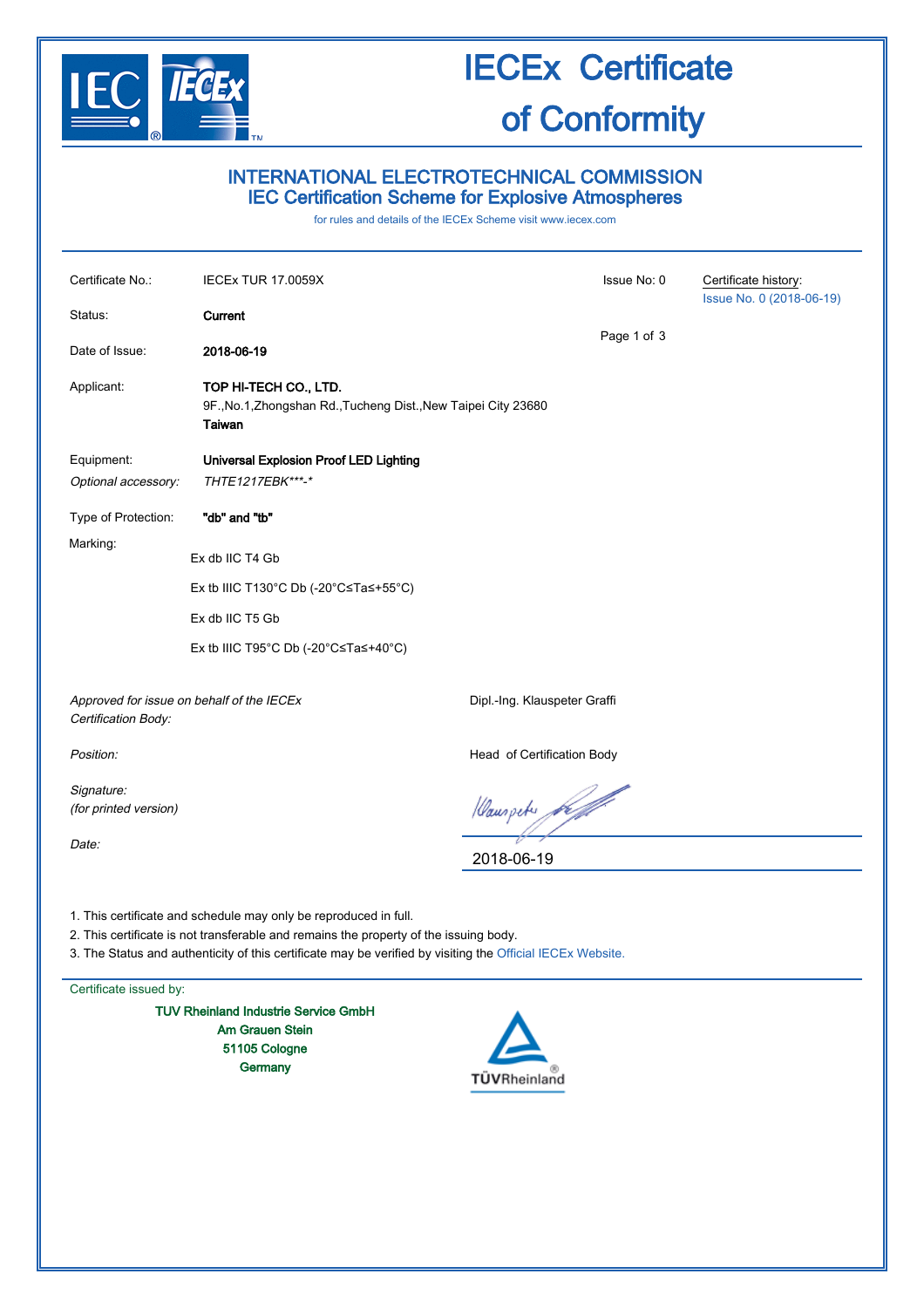

# IECEx Certificate of Conformity

| Certificate No: | <b>IECEX TUR 17,0059X</b>                                                                         | Issue No: 0 |  |
|-----------------|---------------------------------------------------------------------------------------------------|-------------|--|
| Date of Issue:  | 2018-06-19                                                                                        | Page 2 of 3 |  |
| Manufacturer:   | TOP HI-TECH CO., LTD.<br>9F., No.1, Zhongshan Rd., Tucheng Dist., New Taipei City 23680<br>Taiwan |             |  |

Additional Manufacturing location(s):

This certificate is issued as verification that a sample(s), representative of production, was assessed and tested and found to comply with the IEC Standard list below and that the manufacturer's quality system, relating to the Ex products covered by this certificate, was assessed and found to comply with the IECEx Quality system requirements. This certificate is granted subject to the conditions as set out in IECEx Scheme Rules, IECEx 02 and Operational Documents as amended.

#### STANDARDS:

The apparatus and any acceptable variations to it specified in the schedule of this certificate and the identified documents, was found to comply with the following standards:

| IEC 60079-0:2011<br>Edition:6.0     | Explosive atmospheres - Part 0: General requirements                                 |
|-------------------------------------|--------------------------------------------------------------------------------------|
| IEC 60079-1:2014-06<br>Edition: 7.0 | Explosive atmospheres - Part 1: Equipment protection by flameproof enclosures "d"    |
| IEC 60079-31: 2013<br>Edition:2     | Explosive atmospheres - Part 31: Equipment dust ignition protection by enclosure "t" |

This Certificate does not indicate compliance with electrical safety and performance requirements other than those expressly included in the

Standards listed above.

#### TEST & ASSESSMENT REPORTS:

A sample(s) of the equipment listed has successfully met the examination and test requirements as recorded in

Test Report:

[DE/TUR/ExTR17.0059/00](http://iecex.iec.ch/extr/DE.TUR.ExTR17.0059.00)

Quality Assessment Report:

[DE/TUR/QAR13.0016/02](http://iecex.iec.ch/qar/DE.TUR.QAR13.0016.02)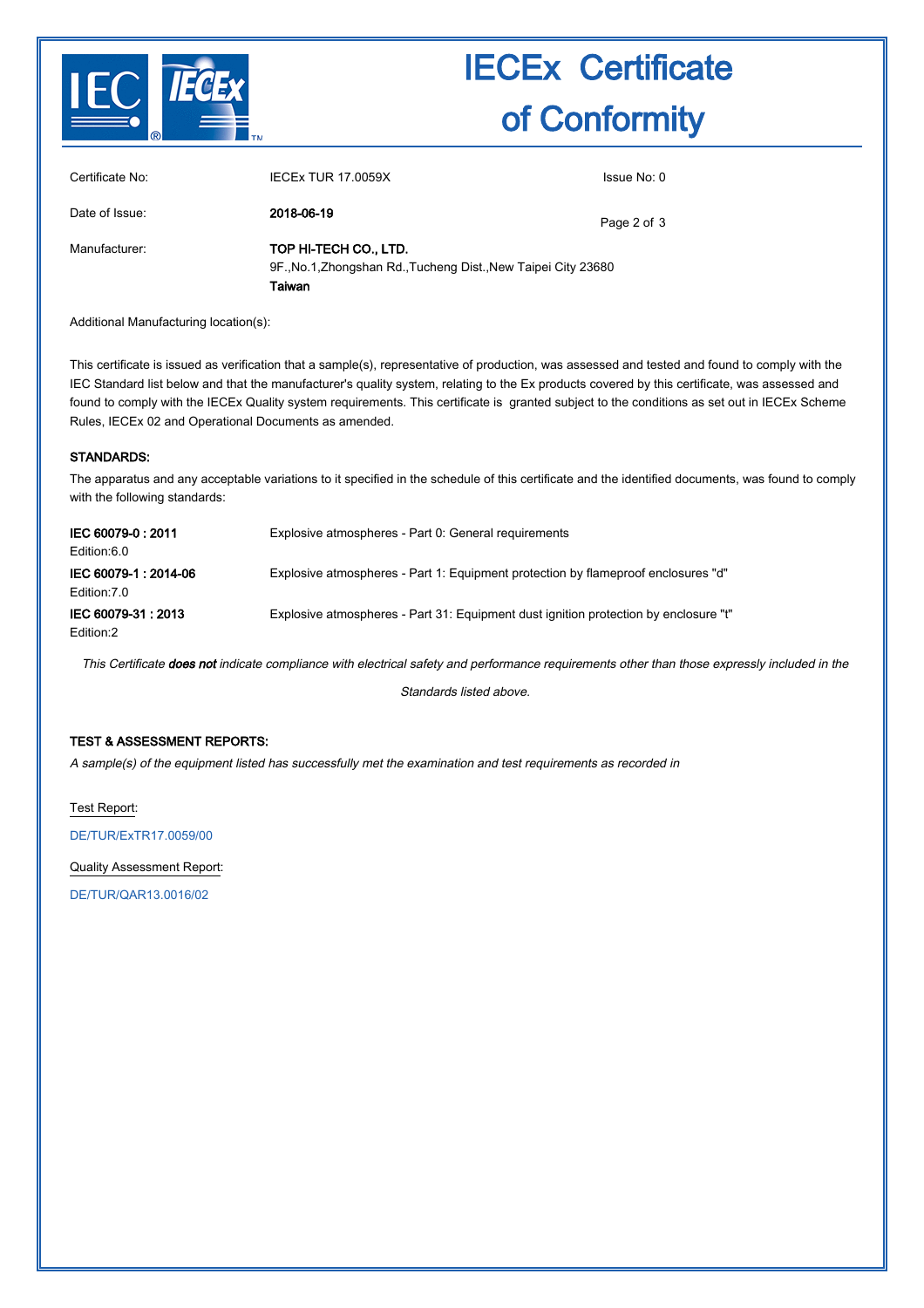

# IECEx Certificate of Conformity

Certificate No: IECEx TUR 17.0059X Issue No: 0

Date of Issue: 2018-06-19

Page 3 of 3

Schedule

### EQUIPMENT:

Equipment and systems covered by this certificate are as follows:

Subject and type:

Universal Explosion Proof LED Lighting. Type THTE1217EBK\*\*\*-\*

Description:

The lamp Universal Explosion Proof LED Lighting type THTE1217EBK\*\*\*-\* is designed according to the standard structure of the IEC 60079-0, IEC 60079-1 and IEC 60079-31. The suitable hazardous areas are zone 1, zone 2, zone 21 and zone 22.

The enclosure of lamp is made by aluminium alloy (ADC12 and A356.2).

The method of lamp mounting includes pendant, wall, adjustable trunnion mounting bracket, electrical tube mounting.

The external earthing of enclosure is provided.

More information see annex

### SPECIFIC CONDITIONS OF USE: YES as shown below:

1. Do not clean or rub when an explosive atmosphere may be present.

2. Maintenance work is not permitted on flameproof enclosures.Repairs are only to be carried out by the manufacturer.

#### Annex:

[DE-IECEx\\_TUR\\_17.0059X\\_00\\_Attachment\\_2018-06-12.pdf](http://iecex.iec.ch/cert/IECExTUR17.0059X0/$File/DE-IECEx_TUR_17.0059X_00_Attachment_2018-06-12.pdf)